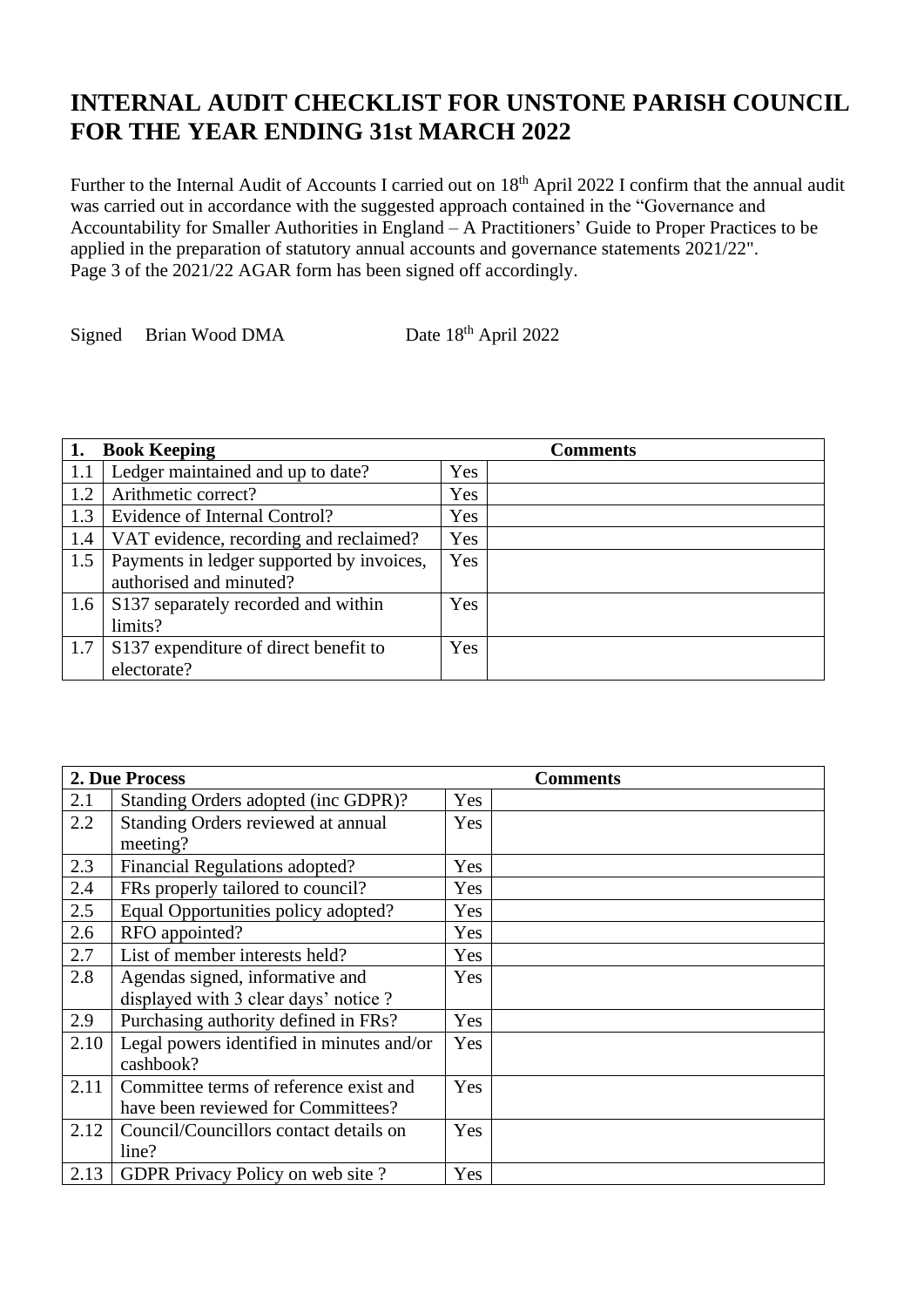|     | 3. Risk Management                         | <b>Comments</b> |  |
|-----|--------------------------------------------|-----------------|--|
| 3.1 | Does scan of minutes reveal any unusual    | N <sub>o</sub>  |  |
|     | activity?                                  |                 |  |
| 3.2 | Annual risk assessment carried out?        | Yes             |  |
| 3.3 | Insurance cover appropriate and adequate?  | Yes             |  |
| 3.4 | Evidence of annual insurance review?       | Yes             |  |
| 3.5 | Internal financial controls documented and | Yes             |  |
|     | evidenced?                                 |                 |  |
| 3.6 | Minutes initialled, each page identified   | Yes             |  |
|     | and overall signed?                        |                 |  |
| 3.7 | Regular reporting and minuting of bank     | Yes             |  |
|     | balance?                                   |                 |  |
| 3.8 | S137 expenditure minuted?                  | Yes             |  |
| 3.9 | Up to date Risk Management Scheme?         | Yes             |  |

| 4. Budget |                                          |                | <b>Comments</b> |
|-----------|------------------------------------------|----------------|-----------------|
| 4.1       | Annual budget to support precept?        | Yes            |                 |
| 4.2       | Has budget been discussed and adopted by | Yes            |                 |
|           | council?                                 |                |                 |
| 4.3       | Any reserves earmarked?                  | Yes            | Vehicle         |
| 4.4       | Any unexplained variances from budget?   | N <sub>o</sub> |                 |
| 4.5       | Precept demand correctly minuted?        | Yes            |                 |

|     | 5. Payroll – Clerk                         |     | <b>Comments</b> |
|-----|--------------------------------------------|-----|-----------------|
| 5.1 | Contract of employment?                    | Yes |                 |
| 5.2 | Tax code issued / contracted out?          | Yes |                 |
|     | 5.3   PAYE / NI evidence?                  | Yes |                 |
|     | 5.4   Has council approved salary paid?    | Yes |                 |
| 5.5 | Pension provision in place or Opt out?     | Yes |                 |
|     | 5.6 Other payments reasonable and approved | Yes |                 |
|     | by council?                                |     |                 |

| 6. Payroll – Other |                                           | <b>Comments</b> |  |
|--------------------|-------------------------------------------|-----------------|--|
| 6.1                | Contract of employment?                   | Yes             |  |
| 6.2                | Does council have public liability cover? | Yes             |  |
| 6.3                | Tax $code(s)$ issued?                     | Yes             |  |
| 6.4                | Minimum wage paid?                        | Yes             |  |
| 6.5                | Complaints procedure in place?            | Yes             |  |
| 6.6                | <b>Current Grievance and Disciplinary</b> | Yes             |  |
|                    | procedures in place?                      |                 |  |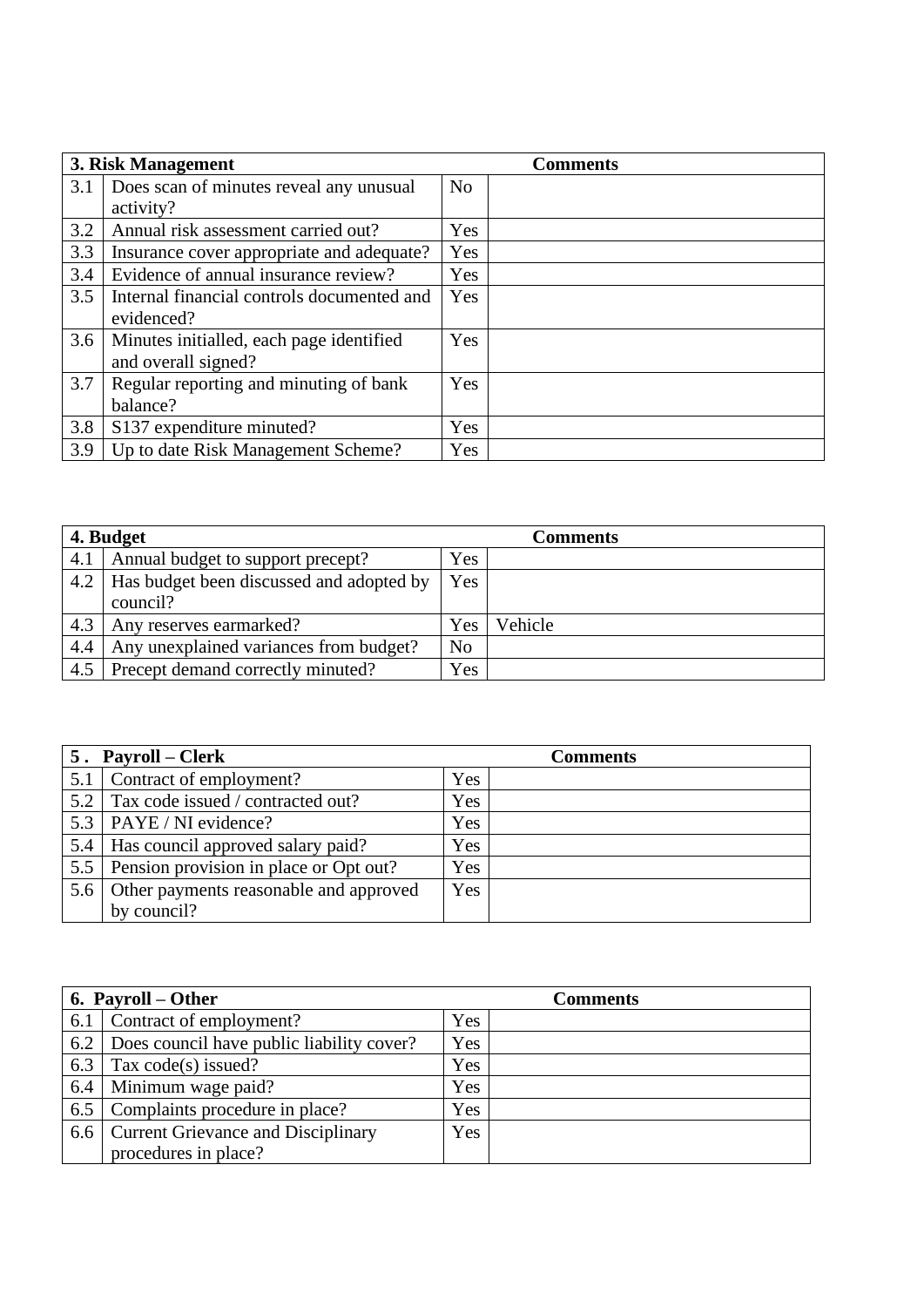| <b>7. Asset Control</b> |                                              | <b>Comments</b> |  |
|-------------------------|----------------------------------------------|-----------------|--|
| 7.1                     | Does council keep a register of all material | Yes             |  |
|                         | assets owned?                                |                 |  |
| 7.2                     | Is asset register up to date?                | Yes             |  |
| 7.3                     | Value of individual assets included?         | Yes             |  |
| 7.4                     | Inspected for risk and H $& S$ ?             | Yes             |  |

| <b>8. Bank Reconciliations</b> |                                          | <b>Comments</b> |  |
|--------------------------------|------------------------------------------|-----------------|--|
| 8.1                            | Is there a bank reconciliation for each  | Yes             |  |
|                                | account?                                 |                 |  |
| 8.2                            | Reconciliation carried out on receipt of | Yes             |  |
|                                | statement?                               |                 |  |
| 8.3                            | Any unexpected balancing entries in any  | N <sub>o</sub>  |  |
|                                | reconciliation?                          |                 |  |

|     | 9. Year End Procedures                                                            | <b>Comments</b> |
|-----|-----------------------------------------------------------------------------------|-----------------|
| 9.1 | Year-end accounts prepared on correct<br>accounting basis?                        | Yes             |
| 9.2 | Bank statements and ledger reconcile?                                             | Yes             |
| 9.3 | Underlying financial trail from records to<br>presented accounts?                 | Yes             |
| 9.4 | Where appropriate, debtors and creditors<br>properly recorded?                    | Yes             |
| 9.5 | Has council agreed, signed and minuted<br>sections $1 \& 2$ of the annual return? | Yes             |
| 9.6 | Public Rights provision current?                                                  | Yes             |
| 9.7 | Was External Audit exemptions correctly<br>declared.?                             | Yes             |

|      | <b>10. Miscellaneous</b>                  | <b>Comments</b> |
|------|-------------------------------------------|-----------------|
| 10.1 | Have points raised at the last audit been | Yes             |
|      | addressed?                                |                 |
| 10.2 | Has the council adopted a Code of         | Yes             |
|      | Conduct?                                  |                 |
| 10.3 | Is eligibility for General Power of       | N/A             |
|      | Competence properly evidenced?            |                 |
| 10.4 | Are all electronic files backed up?       | Yes             |
| 10.5 | Do arrangements for public inspection of  | Yes             |
|      | council's records exist?                  |                 |
| 10.6 | Public Rights Provision adopted?          | Yes             |
| 10.7 | <b>Complaints Procedure Adopted?</b>      | Yes             |
| 10.8 | Are Training Records kept?                | Yes             |
| 10.9 | Website Accessibility Statement adopted?  | Yes             |

| 11. Charities |                                              |     | Comments |
|---------------|----------------------------------------------|-----|----------|
|               | 11.1 Charities reported, accounted and filed | N/A |          |
|               | separately?                                  |     |          |